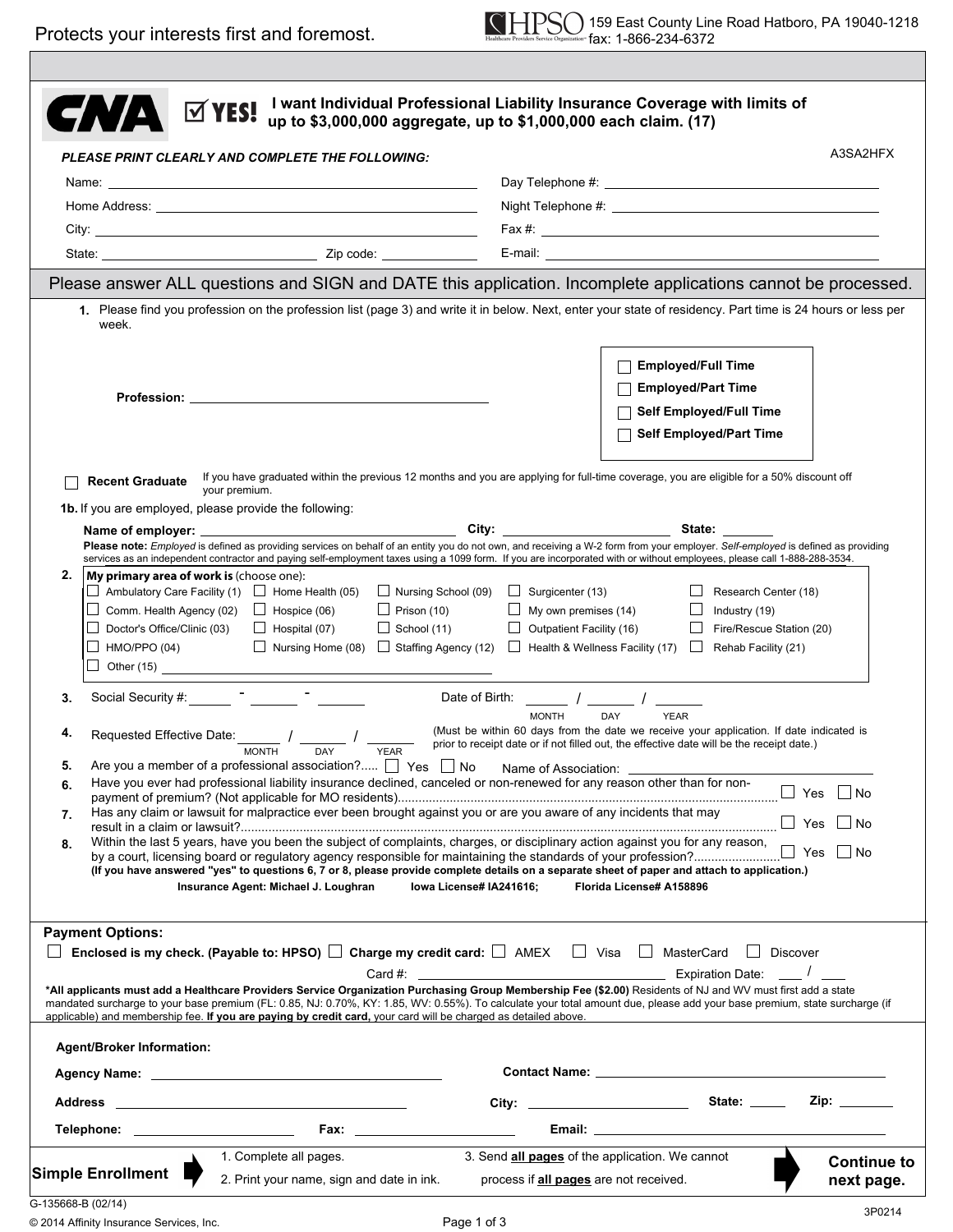I have answered these questions to the best of my knowledge. I certify that I hold the highest credentials or standards appropriate for the healthcare profession for which I have applied as mandated by my state guidelines. I have not withheld information that would influence the judgment of the Insurance Company. My signing of this application does not bind the Company to complete this insurance**.** It is agreed that this Application shall be on file with the Company and that it shall be deemed to be attached to and made part of the policy, if issued, as if physically attached to the policy. I hereby represent that the aforementioned statements and answers are correct and complete. I further understand that an incorrect or incomplete statement or answer could void my insurance coverage. This application will be the basis of the contract if a Certificate of Insurance is issued. Once approved, I understand that there is no coverage in force until the premium is paid in full. I understand that a state mandated surcharge will be added to my annual premium if I am a resident of FL: (0.85%), KY(1.8%), NJ (0.70%) or WV (0.55%). I have read and consent to the compensation terms below.

## **FRAUD NOTICE - WHERE APPLICABLE UNDER THE LAW OF YOUR STATE**

**Any person who knowingly and with intent to defraud any insurance company or other person files an application for insurance or statement of claim containing any materially false or incomplete information, or conceals for the purpose of misleading, information concerning any fact material thereto, commits a fraudulent insurance act, which is a crime and may be subject to civil fines and criminal penalties (For District of Columbia residents only: It is a crime to provide false or misleading information to an insurer for the purpose of defrauding the insurer or any other person. Penalties include imprisonment and/or fines. In addition, an insurer may deny insurance benefits if false information, materially related to a claim, was provided by the applicant.) (For Florida residents only: Any person who knowingly and with intent to injure, defraud, or deceive any insurer files a statement of claim or an application containing any false, incomplete, or misleading information is guilty of a felony of the third degree.) (For Louisiana residents only: Any person who knowingly presents a false or fraudulent claim for payment of a loss or benefit or knowingly presents false information in an application for insurance is guilty of a crime and may be subject to fines and confinement in prison.) (For Maine residents only: It is a crime to knowingly provide false, incomplete or misleading information to an insurance company for the purpose of defrauding the company. Penalties may include imprisonment, fines or a denial of insurance benefits.) (For Maryland residents only: Any person who knowingly and willfully presents a false or fraudulent claim for payment of a loss or benefit or who knowingly and willfully presents false information in an application for insurance is guilty of a crime and may be subject to fines and confinement in prison.) (For New York residents only: and shall also be subject to a civil penalty not to exceed five thousand dollars and the stated value of the claim for each such violation.) (For Oklahoma residents only: WARNING: Any person who knowingly, and with intent to injure, defraud or deceive any insurer, makes any claim for the proceeds of an insurance policy containing any false, incomplete or misleading information is guilty of a felony.) (For Pennsylvania residents only: Any person who knowingly and with intent to defraud any insurance company or other person files an application for insurance or statement of claim containing any materially false information or conceals for the purpose of misleading, information concerning any fact material thereto commits a fraudulent insurance act, which is a crime and subjects such person to criminal and civil penalties.) (For Tennessee and Washington residents only: Penalties include imprisonment, fines and denial of insurance benefits.) (For Vermont residents only: any person who knowingly and with intent to defraud any insurance company or other person files an application for insurance or statement of claim containing any materially false or incomplete information, or conceals for the purpose of misleading, information concerning any fact material thereto, commits a fraudulent insurance act, which may be a crime and may be subject to civil fines and criminal penalties.)** 

| <b>Please Print Name</b>                                                                                                      |  |       |              |     |             |  |  |
|-------------------------------------------------------------------------------------------------------------------------------|--|-------|--------------|-----|-------------|--|--|
| Applicant Signature X                                                                                                         |  | Date: | <b>MONTH</b> | DAY | <b>YEAR</b> |  |  |
| This application must be fully completed, signed and dated in ink. We will issue your certificate of insurance upon approval. |  |       |              |     |             |  |  |

This program is underwritten by American Casualty Company of Reading, Pennsylvania, a CNA company, and is offered through the Healthcare Providers Service Organization Purchasing Group. Coverages, rates and limits may differ or may not be available in all states. All products and services are subject to change without notice. CNA is a registered trademark of CNA Financial Corporation. Copyright © 2014 CNA. All rights reserved



Healthcare Providers Service Organization is a registered trade name of Affinity Insurance Services, Inc.; (AR 244489); in CA & MN, AIS Affinity Insurance Agency, Inc. (CA 0795465); in OK, AIS Affinity Insurance Services, Inc.; in CA, Aon Affinity Insurance Services, Inc., (0G94493), Aon Direct Insurance Administrators and Berkely Insurance Agency and in NY, AIS Affinity Insurance Agency.

## **The Consulting Services Liability Endorsement**

Are you consulting, teaching or training in addition to providing direct patient care?

This professional liability policy provides coverage if there is an act, error or omission in providing professional services which results in injury. However, economic or financial loss, through your participation in activities such as public speaking or providing expert testimony, typically would not be covered by your professional liability policy. It's a risk you don't have to take. The Consulting Services Liability Endorsement provides coverage for when you use your professional skills and knowledge in settings that do not involve direct treatment of clients. You can add this valuable protection to your new policy for only \$25 a year.

For more information, visit [www.hpso.com/consult](http://}{\rtlch\fcs1 \af1\afs14 \ltrch\fcs0 \f1\fs14\ul\cf2\insrsid14115266 www.nso.com/consult}{\rtlch\fcs1 
\af1\afs14 \ltrch\fcs0 \f1\fs14\ul\cf2\insrsid14115266 ).

 $\overline{a}$ 

## **COMPENSATION and OTHER DISCLOSURE INFORMATION**

Healthcare Providers Service Organization, a registered trade name of Affinity Insurance Services, Inc., exclusively offers the HPSO Program as an agent of CNA and provides services that may include the following: program marketing, underwriting, policy management, billing, risk management and client services on its behalf.

Affinity Insurance Services Inc. is an insurance producer licensed in your state. Insurance producers are authorized by their license to advise insurance purchasers about the terms and conditions of particular insurance contracts and to assist in the sale and binding of such policies. Compensation will be paid to the producer by the insurer and/or a third party based on the insurance contract the producer sells. Such compensation may vary depending on a number of factors, including the insurance contract(s) and the insurer(s) the purchaser selects. In addition, Affinity may charge a fee for administrative services**.** Your signature on this application, or your authorization for payment, is your acceptance of the terms and conditions including the compensation, as disclosed above, that is to be received by Affinity. You may obtain additional information about compensation received or expected to be received by Affinity regarding the CNA quote on any alternative quotes presented to the purchaser by Affinity, by contacting member services at 1-800-982-9491. In addition, premiums paid to Affinity for remittance to insurers, refunds and claim payments paid to Affinity by insurance companies are deposited into fiduciary accounts in accordance with applicable insurance laws. Subject to such laws and the applicable insurance company's consent, where required, Affinity will retain the interest or investment income earned while such funds are on deposit. Our liability to you, in total, for the duration of our business relationship for any and all damages, costs, and expenses (including but not limited to attorneys' fees), whether based on contract, tort (including negligence), or otherwise, in connection with or related to our services (including a failure to provide a service) that we provide in total shall be limited to the lesser of \$6,000,000 or the singular annual limit of the policy of insurance procured by us on your behalf from which your damages first arise. This liability limitation applies to you, our client, against Affinity, and its parent(s), affiliates, subsidiaries and their respective directors, officers, employees and agents (each an "Affinity Group Member"). Nothing in this liability limitation section implies that any Affinity Group Member owes or accepts any duty or responsibility to you. If you assert any claims or make any demands against us or any Affinity Group Member for a total amount in excess of this liability limitation, then you agree to indemnify Affinity for any and all liabilities, costs, damages and expenses, including attorneys' fees, incurred by Affinity or any Affinity Group Member that exceeds this liability limitation. Aon Corporation, our parent company, and its affiliates have from time to time sponsored and invested in insurance and reinsurance companies. In such case, the gains or losses we make through our investments could potentially be linked, in part, to the results of treaties or policies transacted with you. Please visit the Aon website at http://www.aon.com/market\_relationships for a current listing of such relationships.

A full copy of the Affinity compensation and other disclosure information can be found at **www.hpso.com/disclosure**.

## **Contracts and Agreements**

Aon Corporation's operating affiliates are parties to numerous agreements with many insurance and reinsurance companies, including companies from which our clients have purchased insurance or reinsurance. Please visit **http://www.aon.com/market\_relationships** for more detail on these agreements.